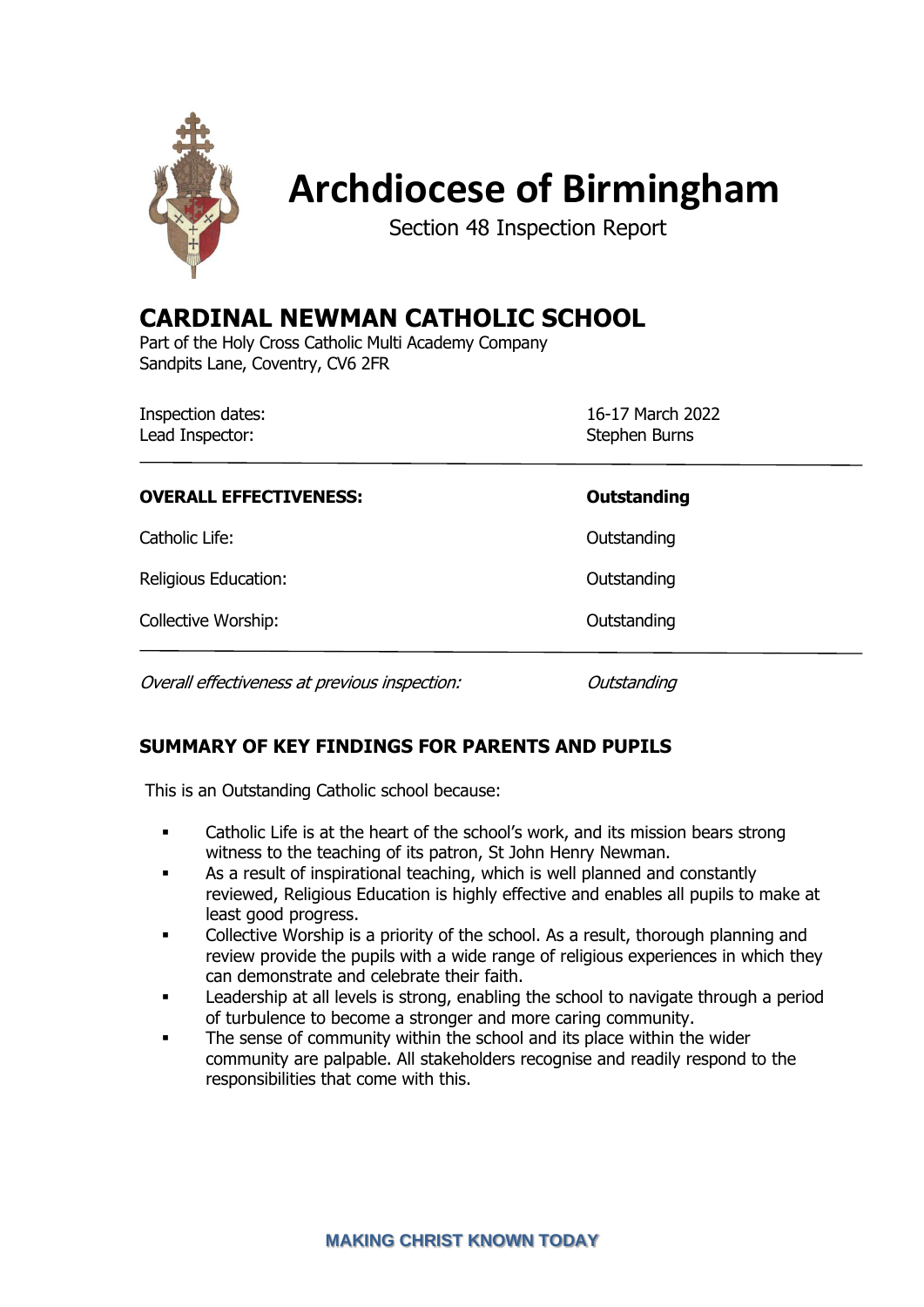#### **FULL REPORT**

#### **What does the school need to do to improve further?**

- Further develop and embed strategies for responsive teaching to ensure that all pupils are stretched and challenged in Religious Education lessons.
- Further develop strategies to embrace the complete demographic profile of the school to ensure that its excellent work is wholly inclusive and meets the needs of its pupils.
- Review and reflect on the provision of prayer during Religious Education lessons to ensure it has the parity and reverence it warrants.

# **THE CATHOLIC LIFE OF THE SCHOOL**

| The quality of the Catholic Life of the school                                                                    | <b>Outstanding</b> |
|-------------------------------------------------------------------------------------------------------------------|--------------------|
| The extent to which pupils contribute to and benefit from the<br>Catholic Life of the school                      | Outstanding        |
| The quality of provision for the Catholic Life of the school                                                      | Outstanding        |
| How well leaders and governors promote, monitor, and<br>evaluate the provision of the Catholic Life of the school | Outstanding        |

#### **CL1 The extent to which pupils contribute to and benefit from the Catholic Life of the school**

- Pupils have a good understanding of the mission statement. This is evident through their ability to explain the pneumonic 'ASPIRE', which is the way the school defines its core values and its mission of 'knowledge through the light of faith'.
- **•** The school plans for pupils to be systematically involved in evaluating its Catholic Life. Their involvement is ongoing, and the school acts upon what pupils say. As a result, pupils and staff alike hold the Catholic Life of the school in high regard. For example, a pupil voice evaluation exercise requested more 'open prayer' in December 2021, and this rapidly became a feature of school prayer services.
- The school's behaviour for learning policy is securely based on Gospel values. Leaders expect that the school will be 'where everyone, irrespective of ability, disability, colour, gender, faith, or nationality are treated with mutual respect.' This is evident in the exemplary behaviour displayed in lessons and at break and lunchtimes around the school. The school always emanates a calm and respectful atmosphere. This is most evident in the school's inspirational approach to restorative justice, which utilises the peace garden at the centre of the school. Pupils note that that is where 'teacher and student are enlightened, and the relationship is mended.'
- **•** Opportunities for pupils to take leadership of Catholic Life abound within the school with forty-eight chaplaincy tutor representatives, twenty mission representatives, thirty Key Stage 4 pupils leading primary school retreats and ten extraordinary ministers of the Eucharist all working together with the chaplain and lay chaplain. As a result of these opportunities, pupil leadership of Catholic Life is at the school's core. During the inspection, one inspirational young leader said that the school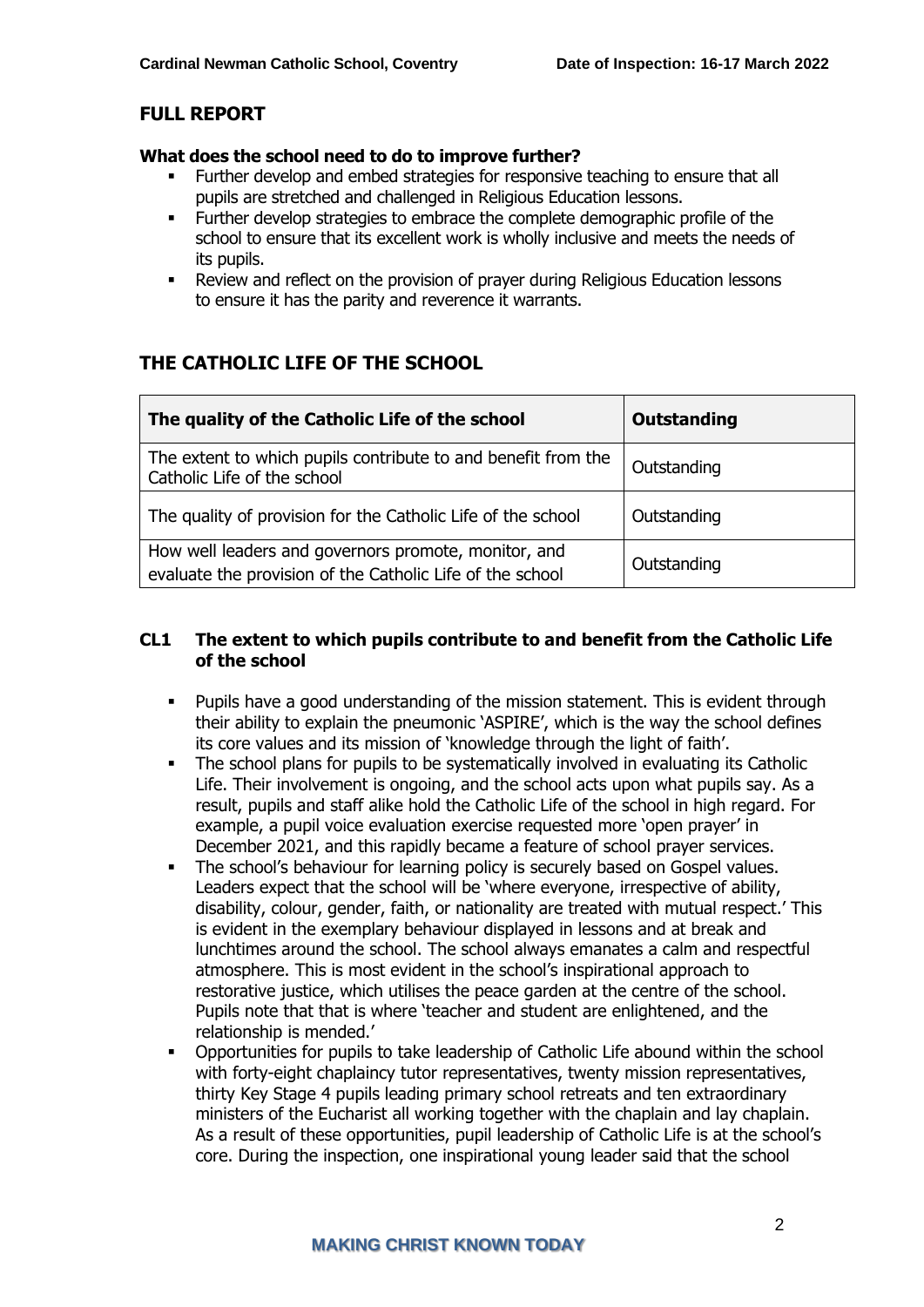provided her with 'many opportunities to live out [her faith] both within and beyond the school.'

- Pupils value the spirit of community and are inspired by the many opportunities they have to reach out and live out their life of service, further reinforcing the centrality of the 'ASPIRE' values. This is a key factor in developing their relationship with God. One pupil told inspectors, 'We come closer to God when we provide help and give to others.'
- School values are appreciated by pupils and contribute to the calm atmosphere at break times.
- All pupils vote for the local charities they wish to support and do so with great success. There are numerous charity appeals, such as the Christmas shoebox appeal. Even more recently, the school raised a significant sum for Macmillan Nurses in honour of the passing of a long-serving governor. This demonstrates pupils' desire to contribute to the common good in a meaningful way to their school community.
- Pupils are unanimous in their view that Cardinal Newman Catholic School is a safe place to be, which is a testament to the pastoral care provided to them. Pupils know whom to go to if there is a problem, and they value the strong community spirit. They speak of solid relationships with their tutors and the extended community to which they belong, contributing to excellent behaviour. As a result, the pupil population is highly stable, and exclusion rates are comfortably below national averages.
- Participation in the International Day of Peace and the integration of the 'peace pole' within the peace garden are outward signs of the impact on pupils' spiritual, moral, and ethical development. Analysis of pupil voice data shows that most pupils have a secure understanding of the school's peace status. Cardinal Newman Catholic School was the first Catholic school in the UK to receive the International Cross of Nails (ICON) Award.
- Pupils are confident and inspired by the faith experiences they receive and are committed to discerning their vocations of service linked to the school mission in the presence of St John Henry Newman. For example, a Year 13 student explained how their pilgrimage to Lourdes has enabled them to develop relationships and provided an opportunity to demonstrate her faith in action, which has been instrumental in her choice of future career.
- The annual celebration of Mass demonstrates the school's link with the parish in each of its feeder parishes, for which pupils take the lead in planning. Pupils' engagement in chaplaincy is demonstrated through their attendance at youth clubs, which are led by the person in charge of Catholic Life (PICCL).
- Pupils are proud of their school and regularly use inspirational sayings of their patron saint, such as 'knowledge through the light of faith' and 'hearts speaks to heart' in their day to day discussions, indicating their understanding of his influence on their lives.

#### **CL2 The quality of provision for the Catholic Life of the school**

Staff commitment to the Catholic Life of the school is excellent. This is because of their ongoing continuing professional development (CPD), such as Sister Judith Russi's training on 'mission, vision, aim-further in action'. As a result of training on leadership provided by the head, chaplaincy team and the Religious Education subject leader, staff share a common understanding of how the mission and vision of St John Henry Newman resonate within their lives and as members of the larger community.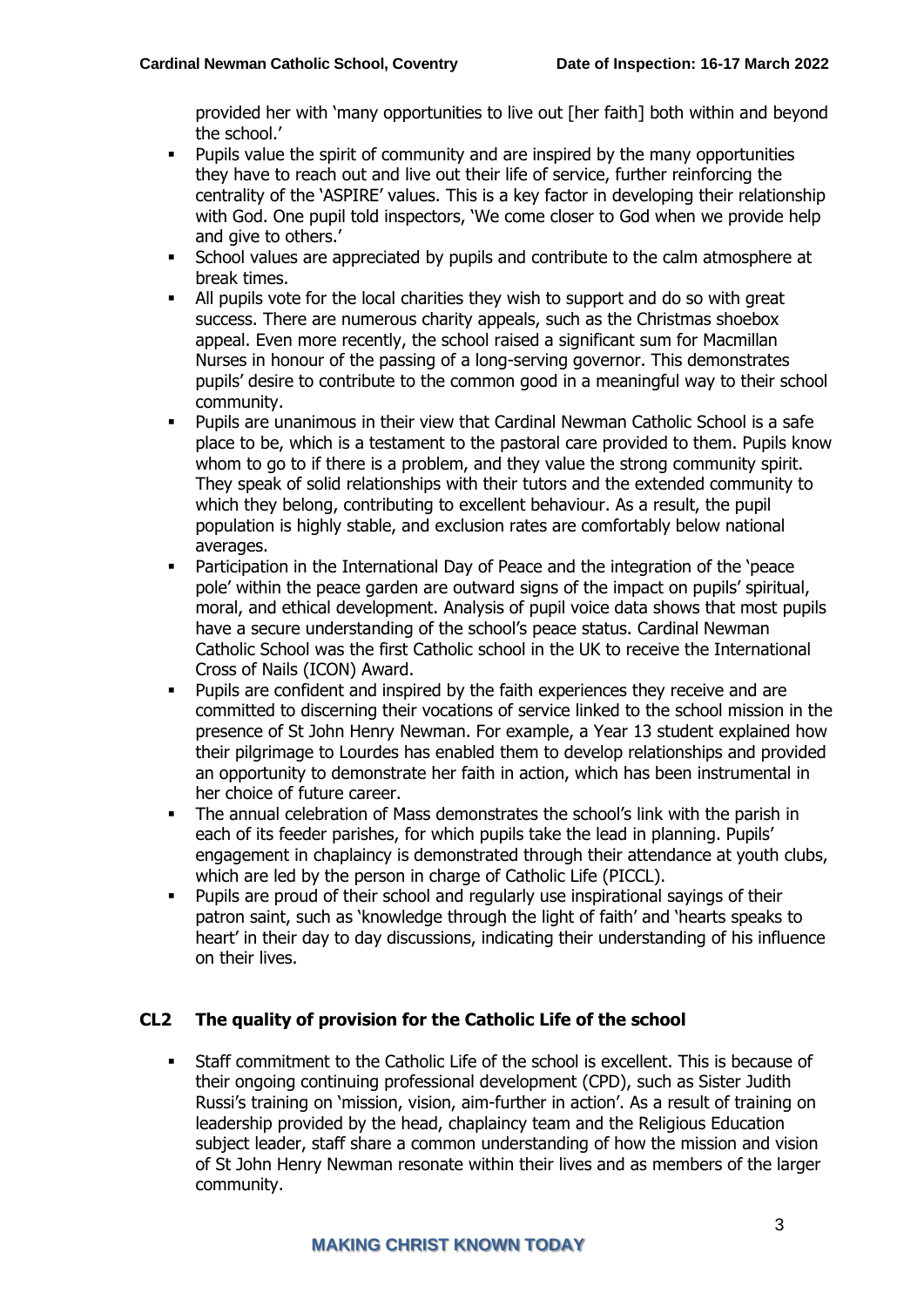- The introduction of 'sacred time' to supplement existing arrangements for prayer is a strong indication of the centrality of meaningful prayer to the life of the school community. This was recognised by pupils who told inspectors, 'In sacred time, we do not deal in meaningless words. This is a time to talk to God with seriousness.'
- The school's Catholic Life is tangible in its physical environment through concrete signs. Every opportunity is made to celebrate and recognise the greatness of its patron. Sacred places exist in every classroom. The consistency of classroom displays is impressive. So too is the strategic location of garden areas in the centre of the school utilised to pay testament to St John Henry Newman.
- Staff behaviour is exemplary; they lead by example in how they speak to each other and pupils. As a result, they are effective role models to pupils. Their participation and support of restorative justice in the school are further examples of how they put Christian values such as 'love thy neighbour' into practice.
- Several external agencies have recognised the school for providing activities and initiatives that contribute to its Catholic Life, such as Beacon School for Holocaust Education and the award by the Lord Mayor's peace committee for Peace and Reconciliation. Furthermore, accreditation as a Beacon Peace School and the ICON Award clearly illustrate the fruit of the school's work to ensure Catholic social teaching permeates the school's curriculum.
- The continuity of chaplaincy provision throughout the pandemic in the form of the 'spectrum' programme is testimony to its strength. Sadly, the school experienced a tragic loss of two pupils within one year, and the chaplaincy team led a bereavement programme which, working with the pastoral staff, developed an active response for bereaved boys in the form of planting trees, which is further evidence of its impact on the Catholic life of the school.
- In its outreach work, pastoral care of pupils is explicit both within the school community and beyond. All pupils can start the day free from hunger due to the free breakfast provision, and a welfare email is available to allow parents to discretely ask for other types of support if needed. Two on-site counsellors are employed and are integrated within the pastoral system and proved essential following the recent pupil bereavements. Effective leadership and compassion were evident as this care continued throughout the pandemic. Feedback from parents and pupils judged the school's pastoral care as exemplary.
- The pastoral care of staff is also a priority. Through the multi academy company, staff have access to a range of support services, which were also maintained through the pandemic. Individual needs are catered for, and fiscal resources and directed time have been designated to the well-being calendar. One staff member told an inspector how supportive the school had been during a period of ill health and explained they had been flexible in catering for their individual needs.
- Relationships, Sex and Health Education (RSHE) is delivered with sensitivity through Religious Education lessons using the 'Live Life to the Full' programme. Personal Social and Health Education (PSHE) is provided through the pastoral programme. Efforts are made to ensure that pupils understand loving relationships within a Christian context and are confident in their stage of physical growth. As a result of this, there are very low incidents of peer-on-peer abuse, and the work of the antibullying ambassadors means that all pupils are confident in the procedures in place in school.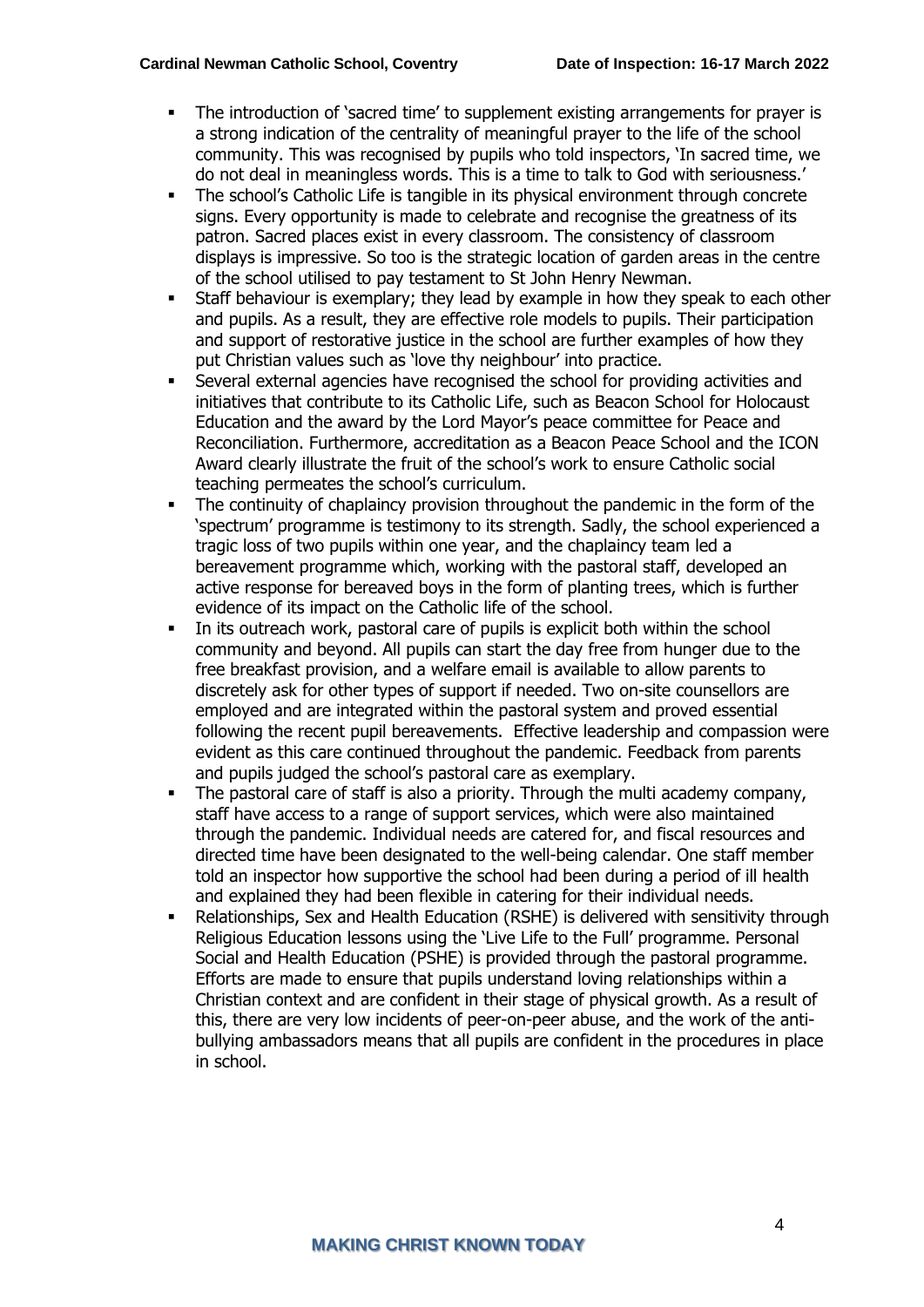#### **CL3 How well leaders and governors promote, monitor, and evaluate the provision of the Catholic Life of the school**

- **•** Leadership across the school is committed to Catholic Life, which is given priority in all meetings. Planning for school improvement relating to Catholic Life is fiscally well supported.
- Monitoring & evaluation is rigorous at all levels and is continually ongoing. Monitoring activities are quality assured and involve all stakeholders; for example, all events are evaluated using 'even better if' questions, and so too are CPD opportunities. There are termly link governor meetings with the PICCL and subject leader for Religious Education, which discuss the outcomes of such activities.
- **•** Self-evaluation is thorough and accurate. They test actions and progress concerning key issues. Leaders set high standards and rigorous areas for development in each key area.
- All staff are fully inducted into Catholic Life on joining the school, and there is regular top-up training provided for all staff. Staff evaluate all training and events, ensuring their needs are acted upon. In feedback following the introduction of sacred time, some staff identified the need for more training, which is provided. Staff are aware of their own training needs, especially when it comes to ensuring that the school's Catholic mission permeates the teaching in their subject area. They are willing to request input, safe knowing that their needs will be addressed. Staff are proactive in ensuring they have a secure understanding of Catholic teachings which can be accurately communicated to pupils within subject-specific contexts.
- Parental engagement was a development issue identified by the Archdiocese of Birmingham during a previous monitoring visit, and significant progress has been made in this area. The school has developed a built-in system of evaluation for all events using parental surveys and has initiated the use of social media, which is well followed by parents. The impact of this is that now parents feel 'communication between home and school is a strength; we receive a weekly newspaper which outlines all charitable events, parents are well informed'. Another parent noted 'We are kept abreast of events through the school website and Twitter….I feel that if I had something to say, I would be listened to by staff.' When asked about parental empowerment, another parent told inspectors, 'I think the school does a great job empowering parents and encouraging us to contribute to Catholic Life.'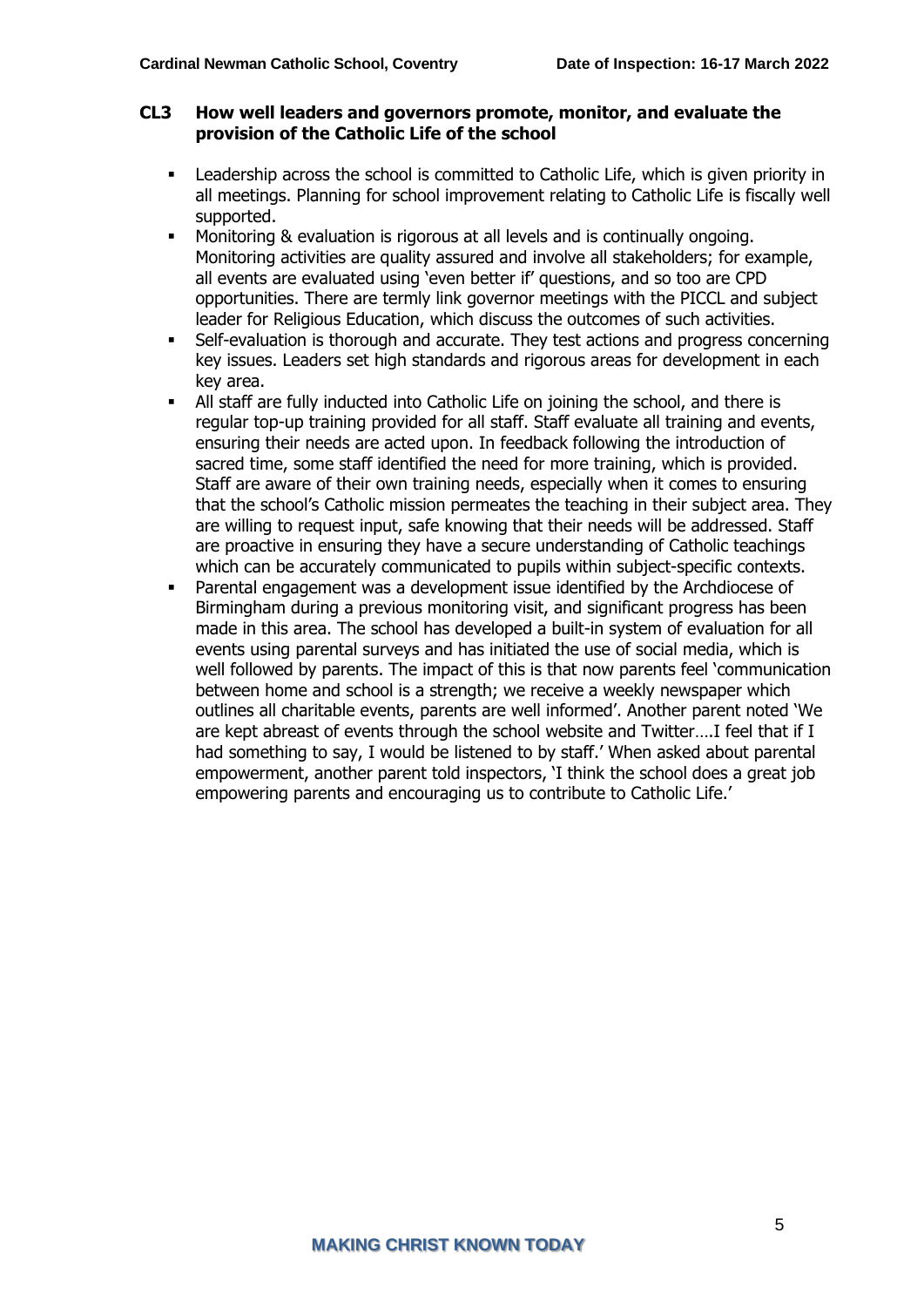#### **RELIGIOUS EDUCATION**

| The quality of Religious Education                                                                     | Outstanding |
|--------------------------------------------------------------------------------------------------------|-------------|
| How well pupils achieve and enjoy their learning in Religious<br>Education                             | Outstanding |
| The quality of teaching, learning and assessment in Religious<br>Education                             | Outstanding |
| How well leaders and governors promote, monitor, and<br>evaluate the provision for Religious Education | Outstanding |

#### **RE1 How well pupils achieve and enjoy their learning in Religious Education**

- The school has an excellent trend of improving pupils' progress in Religious Education, particularly in Key Stage 4. Progress made in the Sixth Form has also been improving in recent years, and teachers continue to implement strategies that they are confident will sustain this enhanced progress in years to come.
- Assessment data grids aid rigorous monitoring of the progress made by significant groups of pupils. This enables teachers to identify and close any gaps that appear. Consequently, gaps between disadvantaged pupils, those with special educational needs or disability (SEND), and whole-cohort figures have been closing.
- **Emphasis on religious literacy in lessons enables pupils to display their knowledge** and reflect on questions theologically and ethically as a routine element of their learning. During the inspection, reflection was observed individually and in pairs; for example, in a lesson focussing on the teachings of St Augustine; pupils reflected on the concept of 'ex nihilio', and in an inspiring lesson on abortion, pupils considered the statement 'abortion is murder' considering Catholic teachings and other world views.
- Pupils' engagement in their learning is outstanding. This manifests itself in the seamless transitions in all lessons from teacher exposition and written tasks to more active strategies such as pair and share. Pupil surveys are overwhelmingly positive about learning in Religious Education; for example, pupils find lessons 'interesting, when learning and debating different theories and arguments' and 'learning about different ethical approaches to situations and different theories.' Pupils are astutely aware of the contribution Religious Education makes to their spiritual, moral, and ethical development.
- Behaviour in lessons is consistently outstanding across all key stages; off-task behaviour is rare but effectively dealt with.
- The quality of pupils' written work was consistently high across all ages, with a very high level of task completion. Sixth form folders were exceptionally well organised. Consequently, all learners are enabled to locate notes and key information with ease.

#### **RE2 The quality of teaching, learning and assessment in Religious Education**

As a result of the forensic use of data by individual teachers and the subject leader, staff can identify gaps in pupils' knowledge and plan accordingly. Effective, responsive teaching is used throughout the department. All lessons have a detailed overview linked to the scheme of work that states the lesson's intent and where it fits within pupils' learning journey. Therefore, lessons are consistently well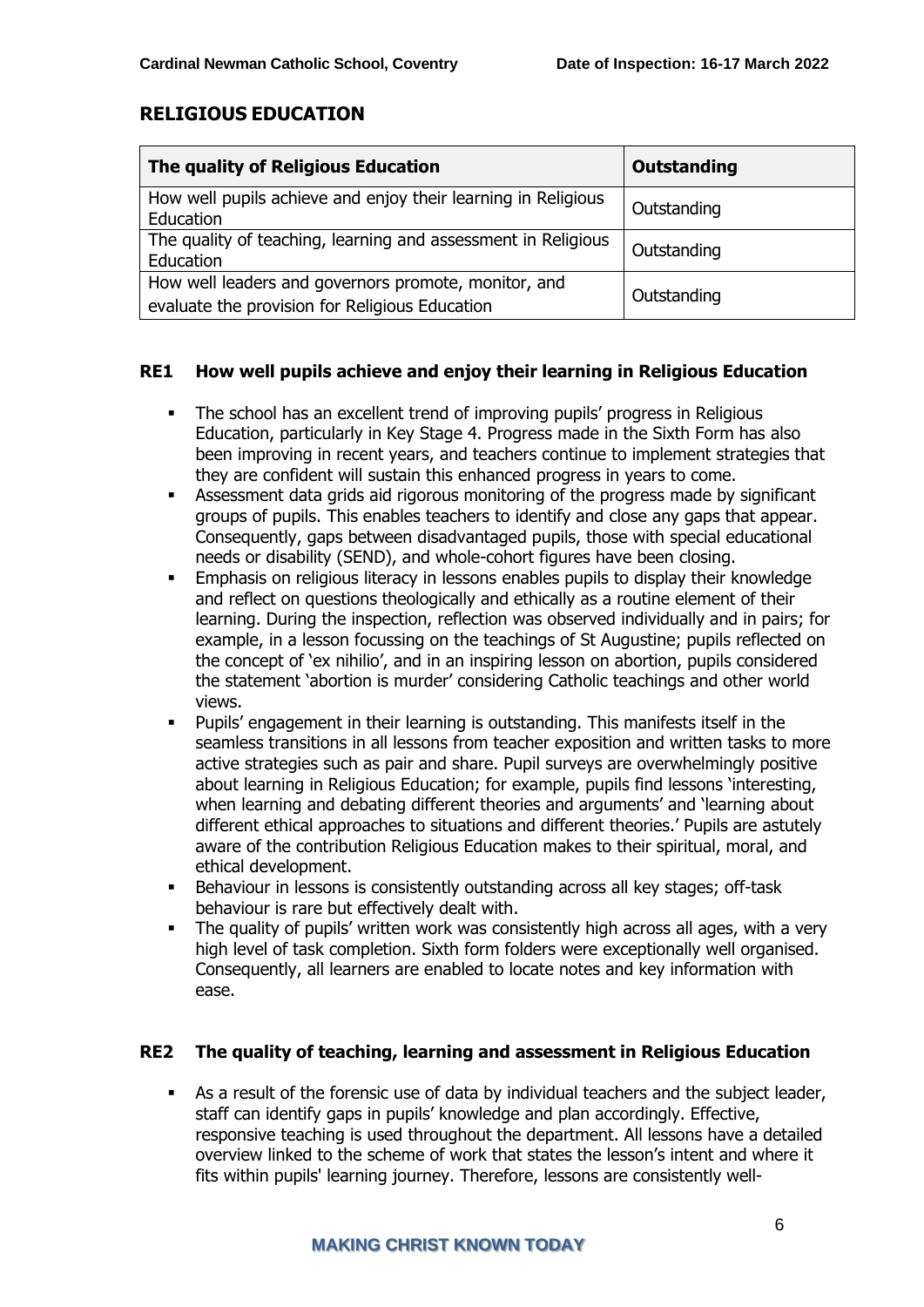sequenced, and pupils are enabled to make progress towards their targets at all times.

- All teachers' subject knowledge is outstanding. Consequently, teachers are confident in their delivery, show a comprehensive understanding of exam requirements, and use specialist religious vocabulary confidently. As a result, pupils are fluent in their use of such language in all aspects of their work, including extended writing.
- Teachers' use of technology is consistently outstanding, enabling them to deliver a wide range of teaching strategies such as age-appropriate video material, pair and share activities and interactive use of exam board marking criteria. As a result, there is a very high level of engagement, and pupils can engage in detailed discussions on religious issues. Visualisers are used in many lessons enabling pupils to see examples of good answers before attempting to write or assess their own. Consequently, pupils reflect on and improve their work regularly.
- The pace of lessons is consistently appropriate across all classes and is a great strength of the department, enabling teachers to maximise lesson time. The transition between activities is seamless, which means that pupils remain engaged throughout their learning.
- The level of questioning is consistently high in all lessons. Rapid response is a feature at the start of all lessons, thus testing pupils and consolidating their prior knowledge. Teachers use questioning to pitch material accurately to individual pupils encouraging inclusivity in classes. Consequently, pupils are confident in answering.
- Teachers' expectations are high in all lessons, and the quality and presentation of written work are consistently high.
- Teachers use verbal feedback throughout lessons to check understanding and consolidate learning. Written feedback and dedicated improvement and reflection tasks elicit 'green pen responses' from pupils to challenge pupils' thinking. Books indicated marking for literacy, with particular attention given to specialist vocabulary, so pupils are further instructed to use and spell keywords correctly.
- Celebration of achievement and effort is apparent in all lessons, and teaching within Religious Education incorporates the school's values well. This encourages pupils to participate in lessons and produce high-quality work.
- **■** Although adaptive teaching was observed during the inspection, it is recognised that this is a work in progress, and further development in this area is required to accommodate the changing demographic of the school.

#### **RE3 How well leaders and governors promote, monitor, and evaluate the provision for Religious Education**

- Religious Education fully meets the requirements of the Bishops' Conference of England and Wales. In Key Stage 3, the school fulfils the demands of the Religious Education Curriculum Directory. At Key Stage 4, all pupils are entered for GCSE Religious Studies following an approved specification.
- **EXECTED FIGHTS ENSURY THE LEADER IS CONTEX THE TEACH IS CONTEX THAT IS EXECUTED** Leaders ensure that teachers begin teaching Judaism to pupils in Year 7 to establish a good base of knowledge and understanding of the religion in preparation for their GCSE.
- A-level group sizes are very healthy.
- Religious Education is allocated the required 10% of curriculum time in the main school and 5% in the Sixth Form. The core Religious Course offers two units of study: 'Catholicism: Catholic Social teaching & Global Justice' and 'Catholicism - Builder of Civilisations.' To further strengthen post-16 provision, the subject leader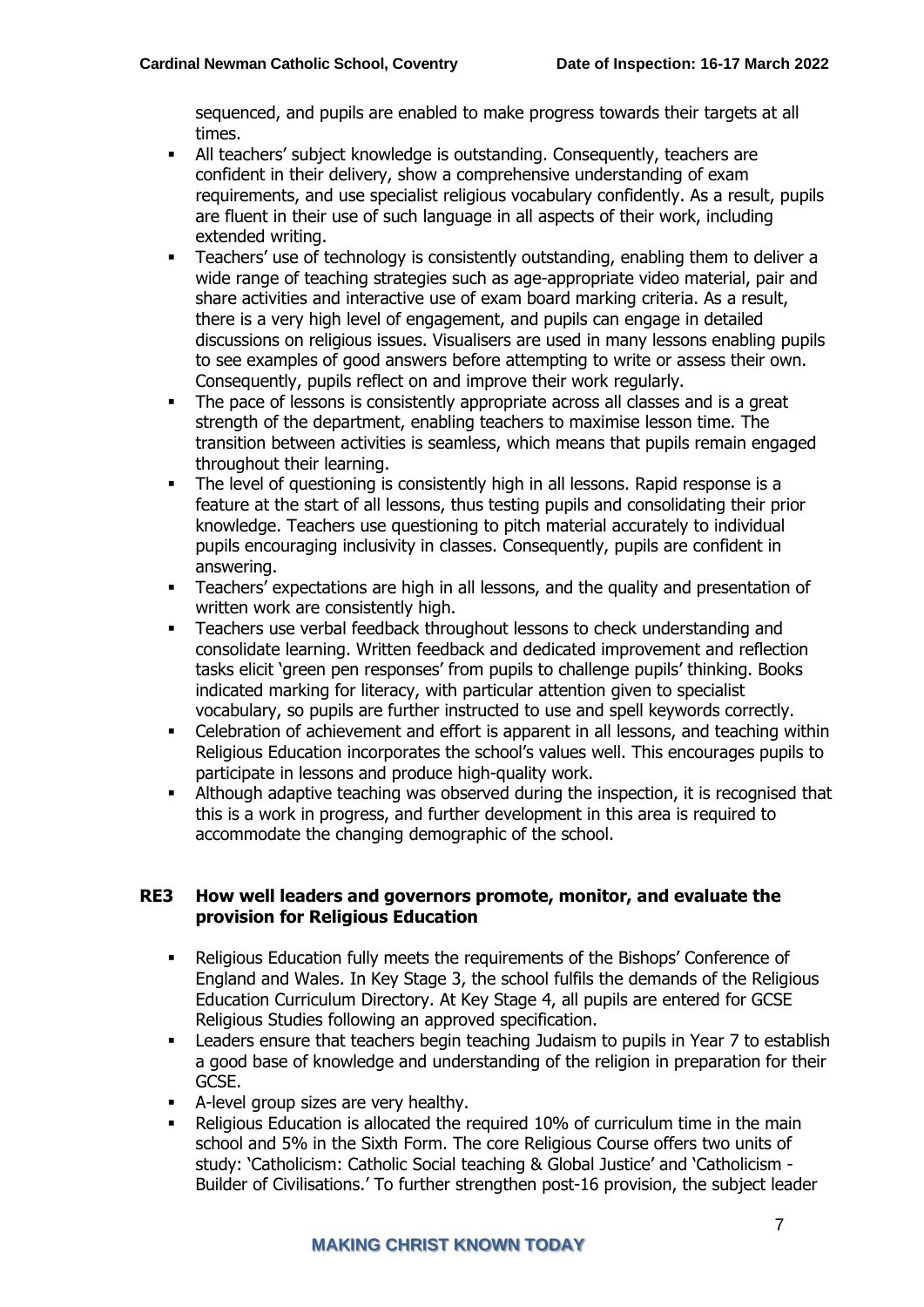has joined a Core RE working party with six other subject leaders to develop challenging and engaging schemes of work, resources, and assessment schedules.

- Religious Education is comparable to other core subjects in terms of staffing, timetable, and budget allocation and, like other core departments, is accommodated in a separate build called Canterbury House.
- **•** The subject is monitored as part of the whole school quality assurance calendar. All subject areas are covered, including marking and feedback, assessment, data, homework, behaviour trends, praise and rewards and pupil voice. A data response follows whole school data drops; consequently, the department can identify gaps, monitor subgroups' performance, and adjust their teaching to the needs of individual pupils. Learning walks and lesson observations are calendared, and the department is fully engaged in the performance management process, further contributing to its high standards.
- Although relatively new in post and recently returned from maternity leave, the subject leader is highly effective in all aspects of her work. She collaborates with other departments, ensuring the Religious Education department benefits from shared ideas. She has acted on advice from external partners, subsequently ensuring that Core Religious Education in the Sixth Form is fully compliant and valued by students.
- The subject leader uses data from termly assessments to identify specific groups of pupils for tailored intervention. Including tracker sheets in pupils' books lets them know what the marks mean and how they can improve. She is fully aware of the curriculum's strengths and areas for development and is reviewing the learning journey to explore and make explicit why topics are taught and how schemes are built.
- Leaders and governors ensure that Religious Education is planned to meet the needs of pupils. In the school's post covid 'recovery and joy agenda,' data is used to inform teaching interventions aimed at the specific needs of pupils.
- Pupil voice is used to gauge their views and act upon where appropriate. For example, pupils requested to study other religions and faiths. The department has responded to this and is introducing Islam into the curriculum.

| The quality of Collective Worship                                                                     | <b>Outstanding</b> |
|-------------------------------------------------------------------------------------------------------|--------------------|
| How well pupils respond to and participate in the school's<br>Collective Worship                      | Outstanding        |
| The quality of Collective Worship provided by the school                                              | Outstanding        |
| How well leaders and governors promote, monitor, and<br>evaluate the provision for Collective Worship | Outstanding        |

## **COLLECTIVE WORSHIP**

#### **CW1 How well pupils respond to and participate in the school's Collective Worship**

Pupils are fully and actively engaged by acts of prayer and liturgy, which are always liturgically relevant. For example, during the inspection at a Year 8 assembly, the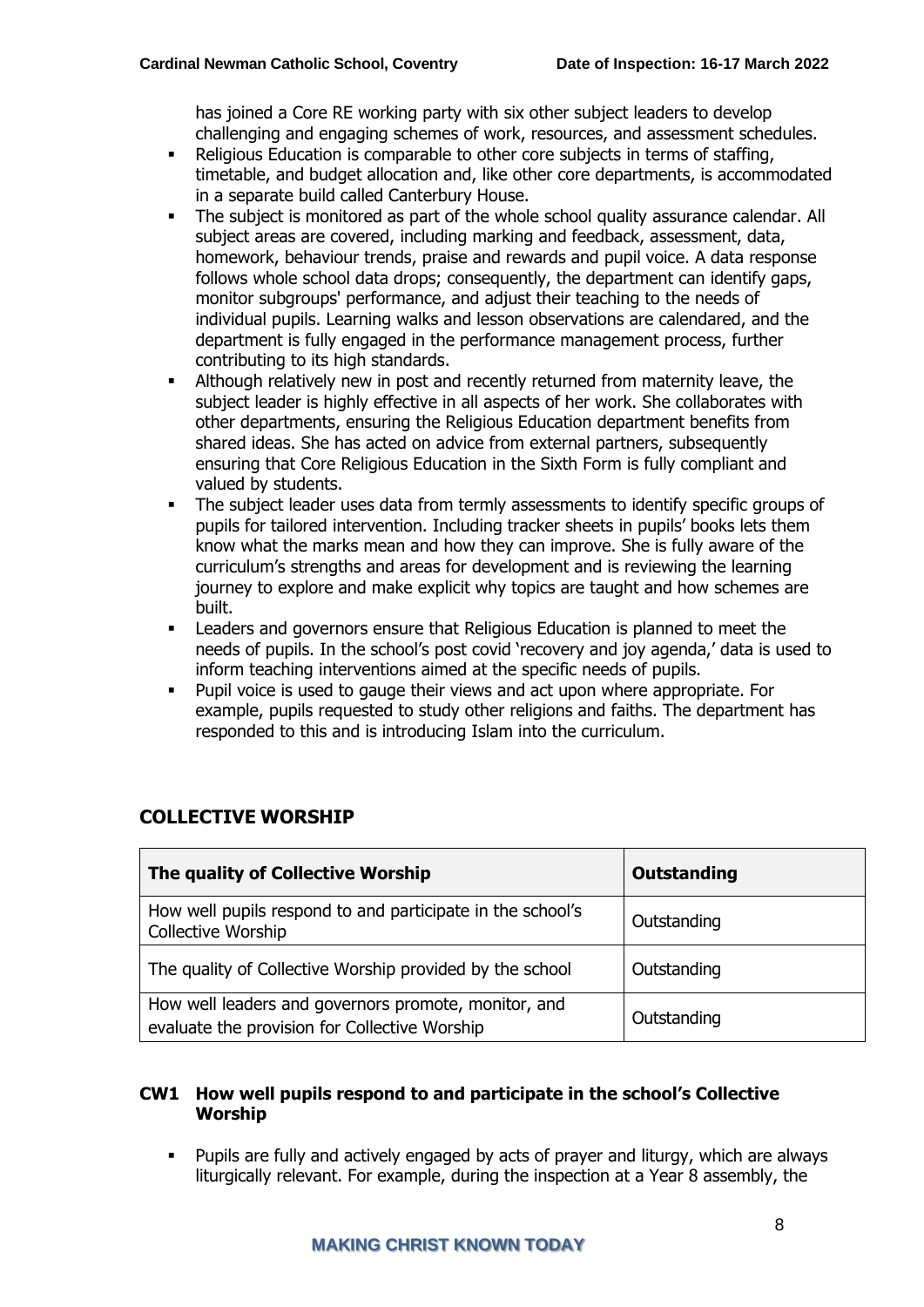altar was dressed by the pupils to reflect the liturgical season of Lent, whilst the headteacher posed questions for pupils to reflect on and answer. Consequently, full engagement was achieved, and due reverence was displayed throughout, with all pupils participating in the prayers. Although this was only the second assembly Year 7 had attended due to the pandemic and the third time the pupils had sung the school hymn, the quality of communal singing was good and encouraged by enthusiastic members of staff who acted as good role models.

- Two chaplaincy representatives from each tutor group meet with the lay chaplain in preparation for crucial liturgical seasons. They work together to model and lead prayer services for their peers, ensuring high standards. This facilitates pupils' participation in all acts of collective worship and even extends to include parish masses.
- As a result of recent pupil voice activity, tutor time prayers are now led by pupils and encourage 'open prayer', where pupils are invited to nominate their intentions.
- A wide variety of approaches to prayer are evident at Cardinal Newman Catholic School, ranging from traditional approaches to prayer to more contemporary styles. In collaboration with a local rap artist, Shadow CV, the prayer for peace was put to music and then performed with pupils. The impact of this was truly inspirational; it framed the prayer within the local context of knife crime and gang culture, making the power of prayer visible and relatable to all the pupils. This work is truly outstanding.
- Voluntary acts of worship are being resurrected as we emerge from the pandemic. The school utilises chapel clubs to provide pupils with a quiet time for reflection; these clubs are thriving. Clubs are led and run by pupils working with the lay chaplain and enable pupils to demonstrate the centrality of prayer within their own lives. Another session, experienced by inspectors, was based on Lectio Divina and was made relevant to the pupils based on a famous Irish prayer greeting and was accompanied by traditional hymns being interpreted through Irish music to commemorate St Patrick's Day.
- Pupils show due reverence at all times when using the chapel.
- Pupils' understanding of the liturgical year is developed using different colours throughout the year and by linking these to appropriate prayer themes. Pupils can articulate the significance of the Paschal Candle and understand significant feasts within the context of their school community. For example, pupils spoke about Pentecost and the fifty-five languages currently spoken within the school.
- Pupils' enthusiastic fundraising for Lenten charities is underpinned by their understanding of this important season.
- Pupils' spiritual and moral development is highly refined because the school provides outstanding prayer. All pupils share the sense of belonging to a community of faith, which means 'we can get closer to God.'
- Chaplaincy ambassadors recognise the significance of 'respect' amongst the school's values. This is especially important for those of different faiths, which the school has recognised as an area for further development.

#### **CW2 The quality of Collective Worship provided by the school**

- **•** Prayer is at the heart of the school's daily routines. As a result of this, all pupils have the opportunity to pray three times a day. In tutor groups, prayer boxes are used as a focus to enhance the Collective Worship experience, with pupils able to write their own prayers of petition.
- The relaunch of sacred time was a significant initiative. This was partly in recognition that the school is most pupils' sole point of contact with the Church,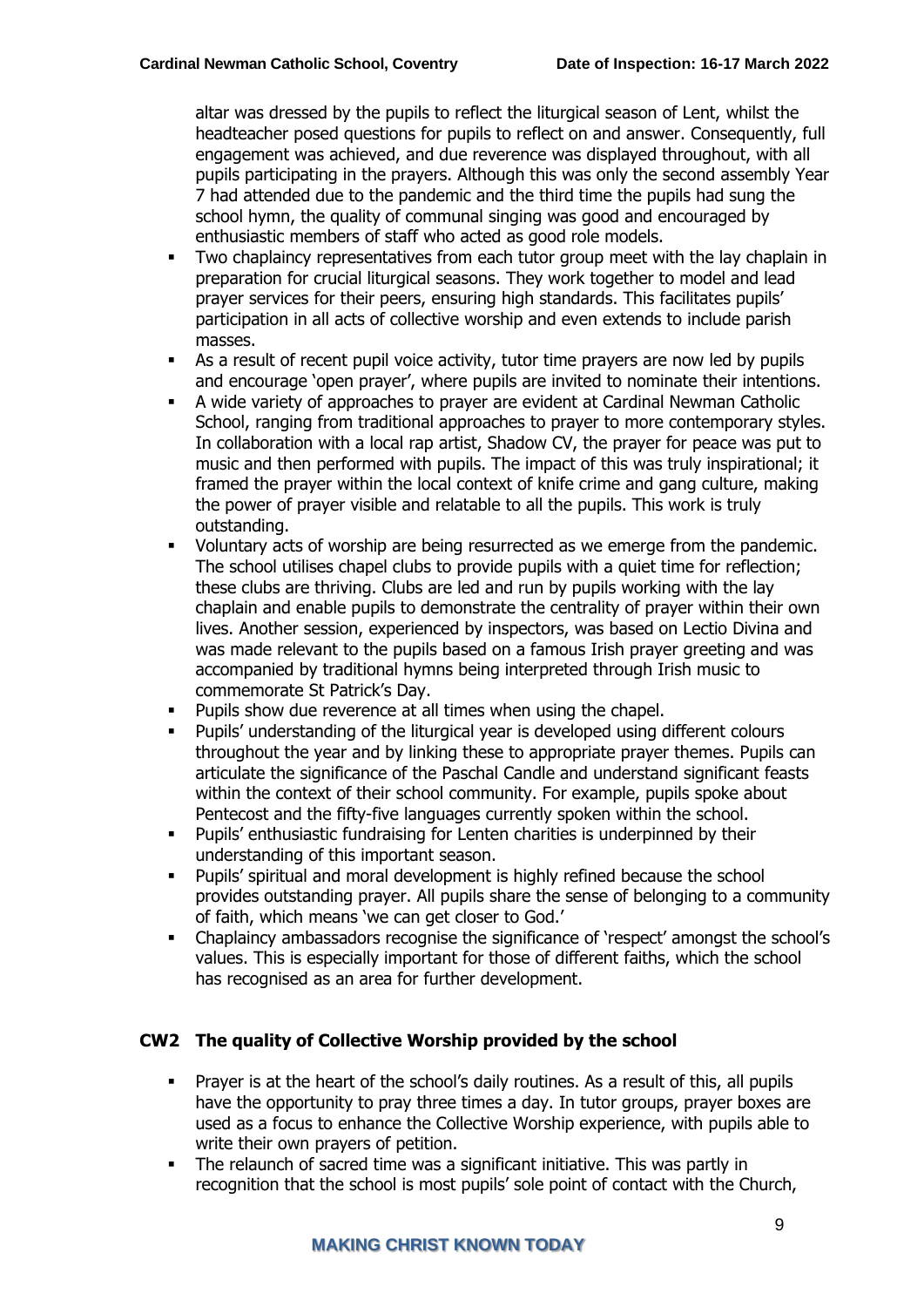meaning leaders wanted an extended period for pupils to engage with prayer as a weekly feature. Pupils appreciate this provision as it helps them to 'talk to God with seriousness.'

- **•** The PICCL and lay chaplain have carefully incorporated the liturgical calendar into the school's planning for Collective Worship. Masses on Holy Days of Obligation have been preceded by pastoral sessions leading to a deeper understanding and relevance of the feast days.
- Staff understanding of the liturgical year is enhanced by targeted CPD, particularly those opportunities that are offered in preparation for Advent and Lent. Because of well-designed CPD, staff are clear on the school's expectations and how to achieve them; consequently, high-quality provision is offered, which has an overwhelmingly positive impact on pupils.
- Form tutors support pupils to plan and lead tutor group Masses in collaboration with the chaplaincy team. Pupils are also supported by Religious Education staff in preparing voluntary Masses in their class groups. As a result of such opportunities, pupils speak of being inspired to reach out and live their lives in service.
- Every opportunity is made to facilitate the attendance of other adults to acts of worship. The school actively seeks special guests to attend acts of prayer who have a unique link to the theme of the prayers being offered. For example, the mayor of Dresden highlighted the peace agenda to pupils, and a Normandy veteran was invited to attend Remembrance Day services. Consequently, prayer is highly impactful to pupils.
- During the pandemic, the Remembrance service was linked to the 'Recovery and Joy' agenda and was dedicated to the families of the two deceased pupils of the school. Both families attended the service. This enhanced the sense of community and family in the school and helped both families and the school in its grieving.

#### **CW3 How well leaders and governors promote, monitor, and evaluate the provision for Collective Worship**

- Relevant leaders have detailed knowledge of Catholic Collective Worship, as evidenced by the comprehensive planning aligned to the liturgical calendar and their delivery of acts of prayer.
- **Extensive and effective CPD enables pastoral staff to deliver Collective Worship and** participate in it with growing confidence. Governors ensure that CPD for Collective Worship is included within the directed time budget, demonstrating their commitment to striving for outstanding provision.
- Collective Worship is made accessible in a contemporary context through ICT, which is consistently used effectively. Several settings are available and utilised to facilitate prayer with appropriate modern Catholic iconography displayed, including the peace garden, the Pope Francis Hall, the Canon Diamond Theatre, the peace trail, and the chapel making the experience more relevant for the pupils.
- In a Year 7 assembly attended by inspectors, the Lay Chaplain provided music and later led the school hymn. The headteacher invited and achieved pupils' participation in a question-and-answer session to explain key points, and other pupils were invited to read. The assembly referred to the previous Sunday's Gospel on the Transfiguration, and links were made to the three themes of Lent and the school mission. This is typical of school leaders' ability to model good practice in Collective Worship to their community.
- Whole school acts of Collective Worship are reviewed by the headteacher, PICCL and lay chaplain, enabling them to plan effectively for future services, considering their past successes.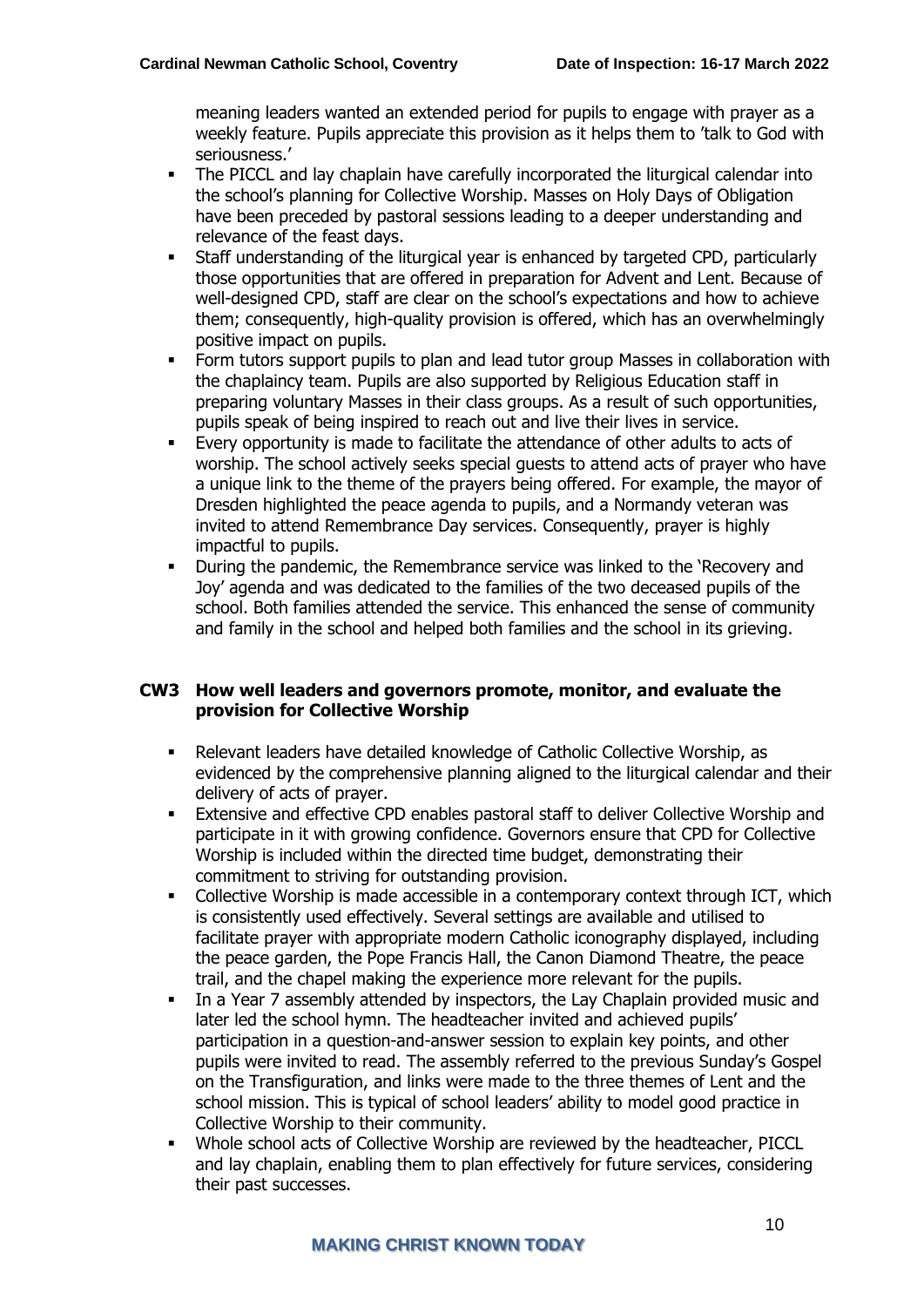- Surveys collect the views of all stakeholders, and the results of these evaluations inform future planning, which has led to a much-improved quality of Collective Worship.
- Governors attend the 'sacred time', visibly raising the profile of prayer amongst the pupil and staff populations.

| <b>SCHOOL DETAILS</b> |  |
|-----------------------|--|
|-----------------------|--|

| Unique reference number                                                | 147346                  |  |
|------------------------------------------------------------------------|-------------------------|--|
| Local authority                                                        | Coventry                |  |
| This inspection was carried out under Canon 806 of Canon Law and under |                         |  |
| Section 48 of the Education Act (20050                                 |                         |  |
| Type of school                                                         | Secondary               |  |
| School category                                                        | Academy                 |  |
| Age range                                                              | $11 - 19$               |  |
| Gender of pupils                                                       | Mixed                   |  |
| Number of pupils on roll                                               | 1382                    |  |
| Appropriate authority                                                  | The governing body      |  |
| Chair                                                                  | Theresa Boland          |  |
| Headteacher                                                            | Emma O'Connor           |  |
| Telephone number                                                       | 02476 332382            |  |
| Website address                                                        | https://www.cncs.school |  |
| Email address                                                          | admin@cncs.school       |  |
| Date of previous inspection                                            | March 2016              |  |

#### **INFORMATION ABOUT THIS SCHOOL**

- Cardinal Newman Catholic School is a slightly larger than average secondary school located in North Coventry, serving the parishes of Holy Family, St Osburg's, St Augustine's, Christ the King, and St Elizabeth's.
- The percentage of Catholic pupils is currently 71.0%.
- The percentage of disadvantaged pupils is above the national average.
- The percentage of SEND pupils is broadly in line with the national average.
- The percentage of pupils from minority ethnic origins is above the national average.
- The percentage of pupils with EAL is above the national average.
- Attainment on entry is average.
- Since the last inspection, the school has become part of the Holy Cross Multi Academy Company and has appointed a new Headteacher. A new subject leader for Religious Education has been appointed, as has a new PICCL. The school's published admission number has increased, which has altered the demographic of the school; of particular note is the increase of pupils with English as an additional language.